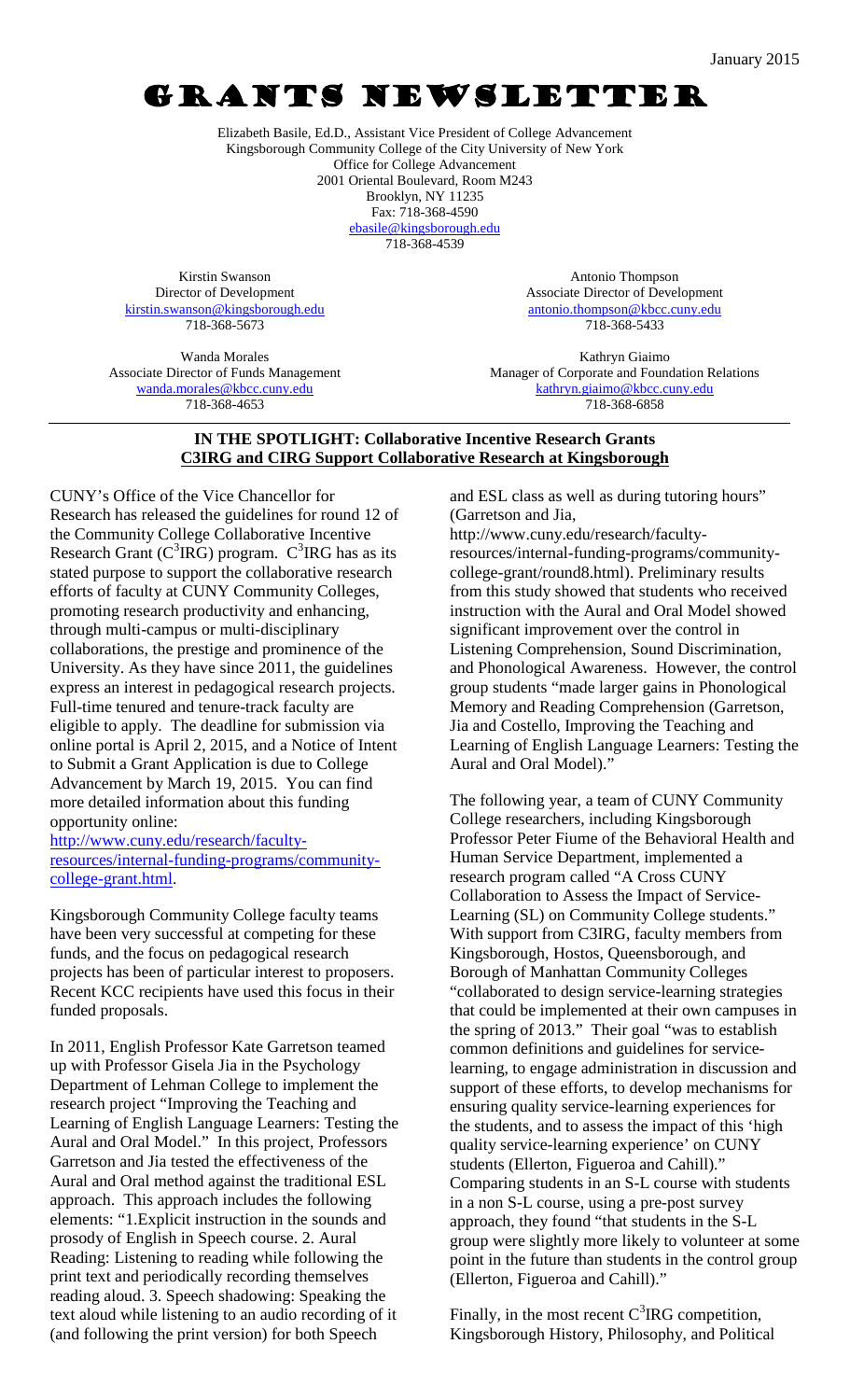Science Professor Shawna Brandle won a grant to collaborate with Arto Artinian, a professor in the Social Sciences department of Borough of Manhattan Community College, to implement "Back to the Future: Electronic Original Sourcebooks in the American Government Class." In this project, professors, "{u}sing real documents from the field and history of American Politics…will create an electronic sourcebook (Artinian and Brandle)." Each professor will teach two sections of American Government: one using the electronic sourcebook and the other using the same textbook. They will compare the student experience using each approach, and at each college, using pre- and post- surveys.

According to Dr. Effie MacLachlan, Director of Grants and Research Programs at CUNY central office, "Our current focus on pedagogical research was conceived of as a way to support the broadest

possible cohort of research active community college faculty and also as a way of contributing to student success. The pedagogical research initiative has generated a lot of interest and has been very successful so far. We look forward to the new round of proposals this spring."

#### **Works Cited**

- Artinian, Arto and Shawna Brandle. "http://www.cuny.edu/research/facultyresources/internal-funding-programs/community-collegegrant/round11.html." 2014. Proposal Abstract. 11 December 2014.
- Ellerton, Sharon S, et al. "http://www.cuny.edu/research/facultyresources/internal-funding-programs/community-collegegrant/round9.html." September 2013. Final Report. 11 12 2014.
- Garretson, Kate and Gisela Jia. "http://www.cuny.edu/research/facultyresources/internal-funding-programs/community-collegegrant/round8.html." n.d. 11 December 2014.
- Garretson, Kate, Gisela Jia and David Costello. "Improving the Teaching and Learning of English Language Learners: Testing the Aural and Oral Model." n.d.

### **CURRENT FUNDING OPPORTUNITIES**

*The following are brief synopses of upcoming funding opportunities. Please be sure to refer to the funder's website for details regarding submission requirements, program goals, and deadlines.*

#### **Arnold P. Gold Foundation**

Healthcare Program Grants http://humanism-in-

medicine.org/programs/program-grants/

*From the website:* The Gold Foundation's signature programs and grant making activities promote the development of humanistic healthcare professionals. The foundation seeks to fund innovative projects and programs which include a strong evaluation component, can be disseminated to other institutions and can ultimately be selfsustaining. The foundation strongly encourages multi-institutional proposals.

Due Date: None for requests up to \$5,000; February 1 for requests of \$5,001-\$30,000

#### **NASDAQ OMX Educational Foundation, Inc.**

Grants for academic study/research, curriculum development, educational projects/programs http://www.nasdaqomx.com/services/initiatives/edu cationalfoundation/

*From the website:* The mission of The NASDAQ OMX Educational Foundation, Inc. is to promote and provide opportunities through collaborations and initiatives that support and deliver innovative educational programs.

All proposals must further financial markets literacy and entrepreneurship in addition to meeting other criteria.

Types of grants include:

- 1. Academic study or research, generally awarded to college or university professors.
- 2. Ph.D. dissertation fellowships, awarded to colleges or universities on behalf of the candidate.
- 3. Curriculum development, generally awarded at the university level to develop financial markets curricula.

4. Educational projects or programs, including classroom and extracurricular programs at the high school, college and university level; teacher training; and professional development for adults. May also include the creation of new educational materials.

Due Date: February 2

#### **National Science Foundation**

Science, Technology, and Society (STS) Program http://www.nsf.gov/funding/pgm\_summ.jsp?pims\_i  $d = 5324$ 

*From the website:* The Science, Technology, and Society (STS) program supports research that uses historical, philosophical, and social scientific methods to investigate the intellectual, material, and social facets of the scientific, technological, engineering and mathematical (STEM) disciplines. It encompasses a broad spectrum of STS topics including interdisciplinary studies of ethics, equity, governance, and policy issues that are closely related to STEM disciplines, including medical science.

The STS program supports several distinct modes of funding in order to accommodate the diverse

Not finding what you're looking for? Try using Pivot, a powerful online tool for finding funders and collaborators.

Visit<http://pivot.cos.com/> to sign up and start searching!

COS/Pivot has significant online training resources. After signing up for an account, click on the red "help" button on the upper-right hand side to access printed training materials, register for live open-access webinars, or watch videos about specific techniques on the Pivot/COS Youtube channel, and find help desk contact information.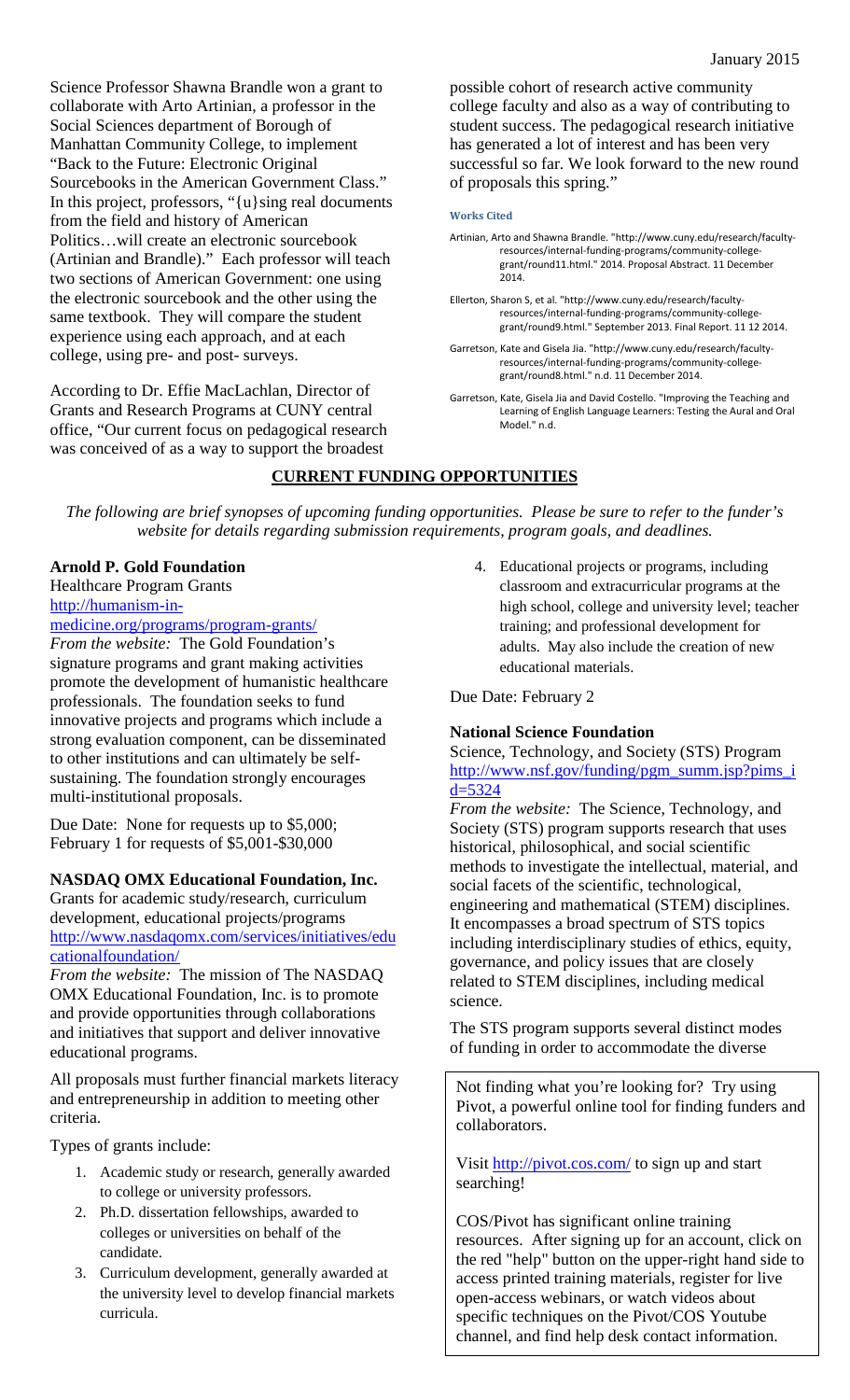research needs of the STS community. Modes of support include Standard Research Grants and Grants for Collaborative Research, Scholars Awards, Postdoctoral Fellowships, Conference and Workshop Support, and Doctoral Dissertation Research Improvement Grants

Due Date: February 2

#### **Andy Warhol Foundation for the Visual Arts** Grants Program

http://www.warholfoundation.org/grant/overview.ht ml

*From the website:* The Foundation's grantmaking activity is focused on serving the needs of artists by funding the institutions that support them. Grants are made for scholarly exhibitions at museums; curatorial research; visual arts programming at artist-centered organizations; artist residencies and commissions; arts writing; and efforts to promote the health, welfare and first amendment rights of artists.

Grants are made on a project basis to curatorial programs at museums, artists' organizations, and other cultural institutions to originate innovative and scholarly presentations of contemporary visual arts. Projects may include exhibitions, catalogues, and other organizational activities directly related to these areas. The program also supports the creation of new work through re-granting initiatives and artist-in-residence programs. The work of choreographers and performing artists occasionally is funded when the visual arts are an inherent element of a production.

Grants are also made to support efforts to strengthen areas that directly affect the context in which artists work. In 2006 the Foundation formally designated one of its grants The Wynn Kramarsky Freedom of Artistic Expression Award to recognize the work of organizations with a deep-seated commitment to preserving and defending the First Amendment rights of artists.

Due Date: March 1

### **Brady Education Foundation**

Education Research and Program Evaluation Funding

### http://www.bradyeducationfoundation.org/applicati onguidelines.html

*From the website:* The Brady Education Foundation seeks to close the achievement gap for children at risk for poor school outcomes due to environmental factors associated with living in poverty. The Foundation pursues its mission by promoting collaboration between researchers and educators via the funding of research and program evaluations in education.

The Foundation funds two types of projects:

- 1. Evaluations of existing model programs
- 2. Innovative research/new program development, including both efficacy and effectiveness studies

The Foundation favors:

- Projects that bring researchers and service providers together to prove and improve the effectiveness of education environments for children at risk for poor school outcomes due to environmental factors associated with living in poverty.
- Projects that leverage other funds.
- Projects with the potential to inform or guide policy or funding decisions.
- Projects that structure time for researchers/evaluators and program providers to collaborate.

Due Date: April 15

### **United States Department of Health and Human Services**

Small Grants for New Investigators to Promote Diversity in Health-Related Research http://grants.nih.gov/grants/guide/pa-files/PAR-13- 074.html

*From the website:* This funding opportunity provides support to New Investigators from backgrounds nationally underrepresented in biomedical research to conduct small research projects in the scientific mission areas of A) the National Institute of Diabetes and Digestive and Kidney Diseases, B) the National Institute of

### **Hot Topics: Annual Leave for Grant-Funded Research Foundation Employees**

Principal Investigators (PI's), Project Directors (PD's), and employees on Research Foundation-administered grants have been working diligently to ensure that all grant-funded employees are using their annual leave in a timely fashion, in accordance with the stated policy that employees use accrued, current annual leave during their appointment periods. The e-Timesheet system is continuing to be upgraded, and the next big change is slated for April 1, 2015.

An enhancement to the e-Timesheet system is about to roll out that will incorporate all leave accrued in an employee's current sub-account (project budget) into the employee's current *Remaining Annual Leave Hours*. Currently, *Remaining Annual Leave Hours* only includes those hours accrued in the current appointment period. All employees will be required to take their annual leave before the end of their current appointment. The e-Timesheets system will "grey out" unused Annual Leave time at the end of the appointment period, preventing employees from entering work hours for those periods.

All Research Foundation employees should meet with their supervisors to discuss planning the remainder of their annual current annual leave before the end of their appointment period.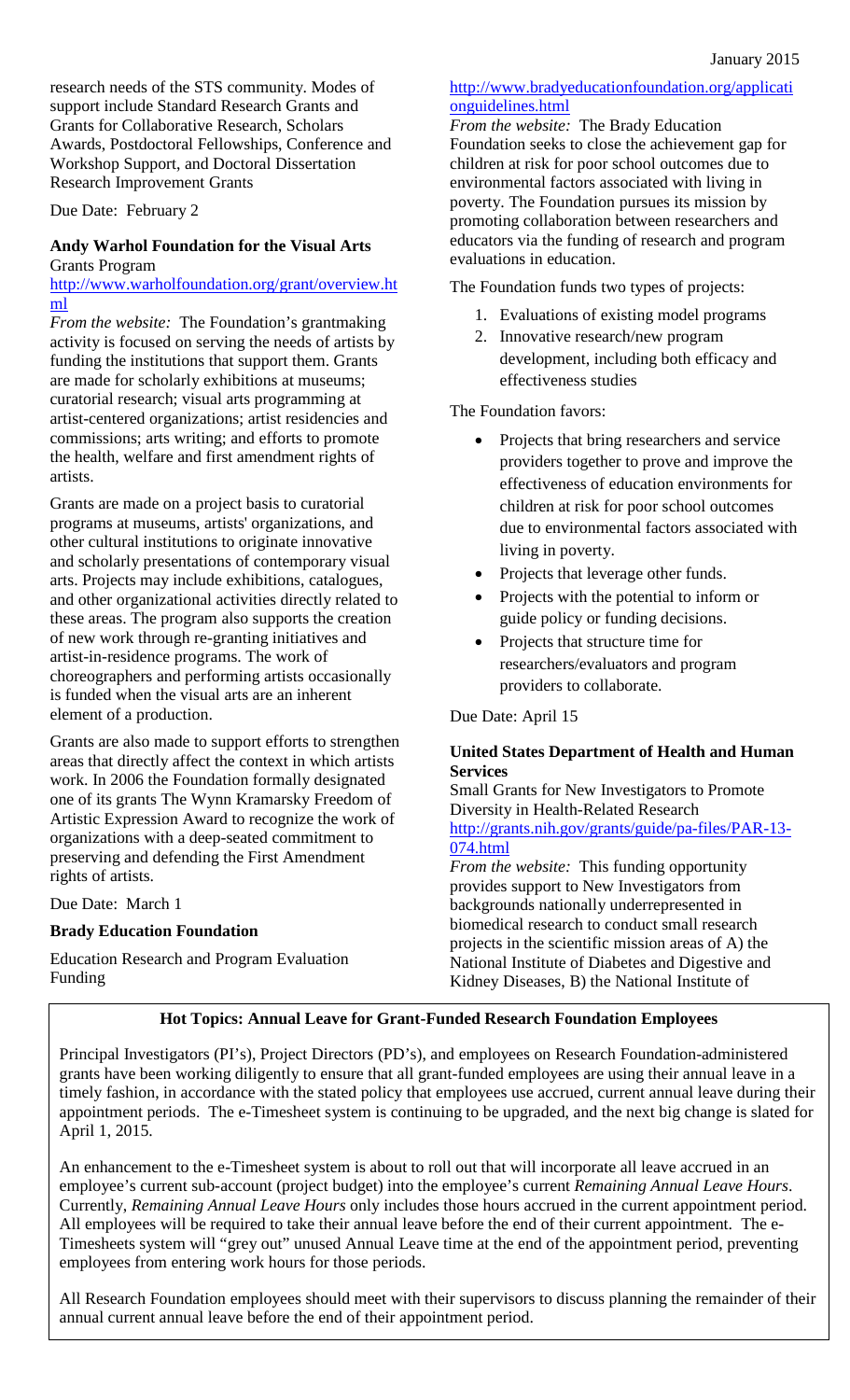Mental Health, and C) the Office of Dietary Supplements. The scientific mission areas are: A) diabetes, endocrinology, metabolism, digestive diseases, hepatology, obesity, nutrition, kidney, urology, or hematology; B) factors contributing to mental disorders, the trajectories of mental disorders, pre-emption and treatment of mental disorders, identify and improve interventions for mental illness; and C) all types of research in which

**Babette Audant Tourism & Hospitality** *The Mayor's Fund to Advance New York City* \$35,226

Project Rise *The Pinkerton Foundation* \$100,000 Project Rise

*Signature Bank* \$2,500 Project Rise

**Marie Beavers-Mandara COPE** *New York City Human Resources Administration* \$475,700 Funding for COPE

**Anna Becker Performing Arts Center** *Investors Foundation* \$1,000 On Stage at Kingsborough: 2014-15 Mainstage, Art Smart, and Hat Summer Nights Series

*Mertz Gilmore Foundation* \$15,000 On Stage at Kingsborough

*New York City Department of Cultural Affairs* \$35,800 On Stage at Kingsborough: 2014-15 Cultural Development Fund

*New York City Department of Cultural Affairs* \$14,700 On Stage at Kingsborough: 2014-15 Cultural Immigrant Initiative

## **Deborah Berhanu**

**Physical Sciences** *CUNY Diversity Project Development Fund* \$5,000 Start-up fund for nanoscience research

**Loretta Brancaccio-Taras Biological Sciences** *National Science Foundation* \$577,634 Research in Bio to Promote Success Stem

**Natalie Bredikhina Continuing Education** *New York City Council* \$98,181 Deferred Action for Childhood Arrival the primary emphasis is the investigation of dietary supplements and/or their ingredients.

Due Date: May 16

*If you are interested in applying for a grant, please contact Kirstin Swanson, Director of Development or Antonio Thompson, Associate Director of Development, to discuss your proposed project.*

### **RECENT AWARDS**

*New York State Office of Temporary & Disability Assistance* \$150,250 Supplemental Nutrition Assistance Employment and Training (SNAP E&T) Venture II program

**Heather Brown Child Care Center** *New York City Department of Education* \$163,123 UPK: Full-Day

**Harold Connolly Physical Sciences** *University of Arizona* \$126,555 OSIRIS REX

**Alfredo Dolich Mathematics & Computer Science** *Simons Foundation* \$7,000 Research in Model Theory of Ordered Structures

### **Michael Geller**

**Lighthouse** *New York City Council* \$231,250 Alcohol and Substance Abuse

**Kathryn Giaimo**

**Office for College Advancement** *Associated Food Stores* \$2,500 Food for Thought Pantry

*Stop & Shop* \$2,500 Gift Cards for Food for Thought Pantry

*HealthPlus Amerigroup* \$1,000 Healthy Cooking Workshops

**Kieren Howard Physical Sciences** *NASA* \$128,000 Modal mineralogy of carbonaceous chondrites (bulk & separates) by Position Sensitive Detector X-ray Diffraction: low

**Daniel La Noue Office for College Advancement** *Richmond County Savings Foundation* \$20,000 Scholarships for Staten Island students